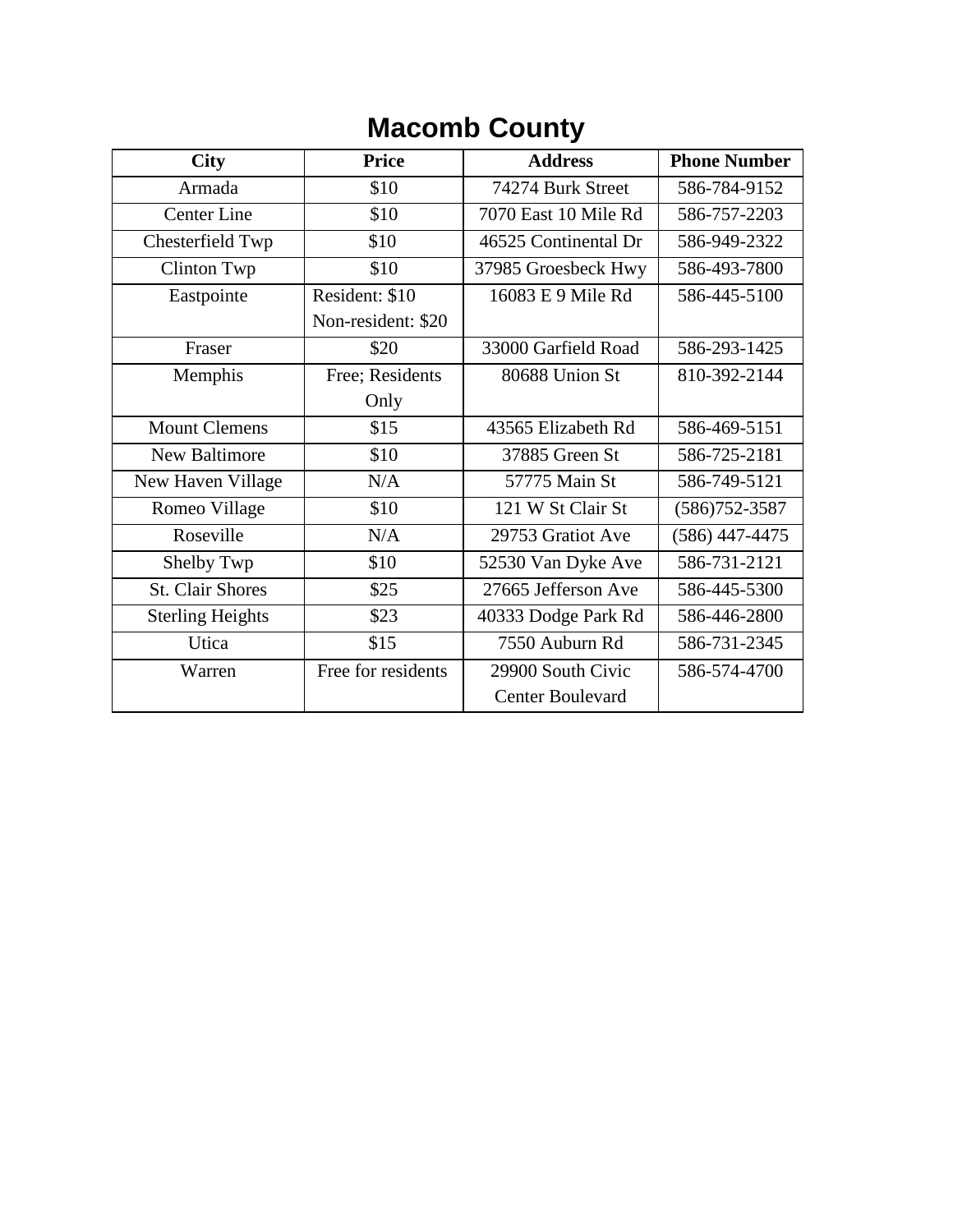## **Oakland County**

| <b>City</b>                 | <b>Price</b>         | <b>Address</b>         | <b>Phone Number</b> |
|-----------------------------|----------------------|------------------------|---------------------|
| <b>Auburn Hills</b>         | N/A                  | 1899 North Squirrel Rd | (248) 370-9444      |
| <b>Berkley</b>              | \$5                  | 2395 12 Mile Rd        | $(248)$ 658-3380    |
| <b>Beverly Hills</b>        | \$10                 | 18600 West 13 Mile Rd  | $(248) 540 - 3400$  |
| Birmingham                  | \$10                 | 151 Martin Street      | $(248) 644 - 3400$  |
| <b>Bloomfield Hills</b>     | Residents: Free      | 45 East Long Lake Rd   | $(248) 644 - 4200$  |
|                             | Non-Residents: \$5   |                        |                     |
| <b>Bloomfield Twp</b>       | \$5                  | 4200 Telegraph Road    | $(248)$ 433-7755    |
| Clarkston                   | N/A                  | 375 Depot Road         | $(248)$ 625-1559    |
| Clawson                     | \$25                 | 425 N. Main Street     | $(248)$ 435-5000    |
| <b>Commerce Charter Twp</b> | N/A                  | 2401 Glengary Rd       | $(248) 624 - 0715$  |
| Farmington                  | \$5                  | 23600 Liberty Street   | $(248)$ 474-4700    |
| Farmington Hills            | \$5                  | 31655 West 11 Mile Rd  | $(248)$ 871-2600    |
| Ferndale                    | N/A                  | 310 West Nine Mile Rd  | $(248) 541 - 3650$  |
| Franklin                    | N/A                  | 32311 Franklin Road    | $(248)$ 626-9672    |
| Groveland Twp               | N/A                  | 14645 Dixie Highway,   | (989) 732-5141      |
|                             |                      | Holly, MI              |                     |
| <b>Hazel Park</b>           | \$15                 | 111 East 9 Mile Road   | $(248) 542 - 6161$  |
| <b>Highland Charter Twp</b> | Residents: \$5       | 165 N. John Street     | $(248) 887 - 6240$  |
|                             | Non-residents: \$7   |                        |                     |
| Holly                       | \$10                 | 315 South Broad Street | $(248) 634 - 8221$  |
| Keego Harbor                | N/A                  | 2025 Beechmont Street  | $(248) 682 - 3030$  |
| Lake Angelus                | N/A                  | 3575 Baldwin Road      | $(248)$ 332-1220    |
| Lake Orion                  | \$10                 | 37 East Flint Street   | $(248)$ 693-8321    |
| Lathrup Village             | \$10                 | 27400 Southfield Road  | $(248)$ 557-3600    |
| <b>Madison Heights</b>      | \$20                 | 280 West 13 Mile Road  | $(248) 585 - 2100$  |
| Milford                     | Residents: \$5       | 1100 Atlantic Street   | $(248) 684 - 1815$  |
|                             | Non-residents: \$10  |                        |                     |
| Northville                  | \$15                 | 215 West Main Street   | $(248)$ 349-5100    |
| Novi                        | \$10                 | 45125 West 10 Mile Rd  | $(248)$ 348-7100    |
| Oak Park                    | $\rm N/A$            | 13600 Oak Park Blvd    | $(248)$ 691-7520    |
| Oxford                      | \$5                  | 22 West Burdick Street | $(248)$ 628-2581    |
| <b>Pleasant Ridge</b>       | \$10                 | 23925 Woodward Ave     | (248) 541-2900      |
| Pontiac                     | \$10                 | 110 East Pike Street   | $(248)$ 409-7100    |
| Rochester                   | Residents only: \$10 | 400 Sixth St.          | $(248)$ 651-9621    |
| <b>Rochester Hills</b>      | Residents only: \$10 | 750 Barclay Cir.       | (248) 537-3530      |
| Royal Oak                   | N/A                  | 221 East 3rd Street    | $(248)$ 246-3500    |
| South Lyon                  | Resident: \$2        | 219 Whipple Street     | (248) 437-1773      |
|                             | Non-resident: \$7    |                        |                     |
| Southfield                  | Residents: \$5       | 26000 Evergreen Road   | $(248)$ 796-5500    |
|                             | Non-Residents: \$10  |                        |                     |
| Springfield Charter Twp     | N/A                  | 9075 Big Lake Rd       | $(248)$ 625-8531    |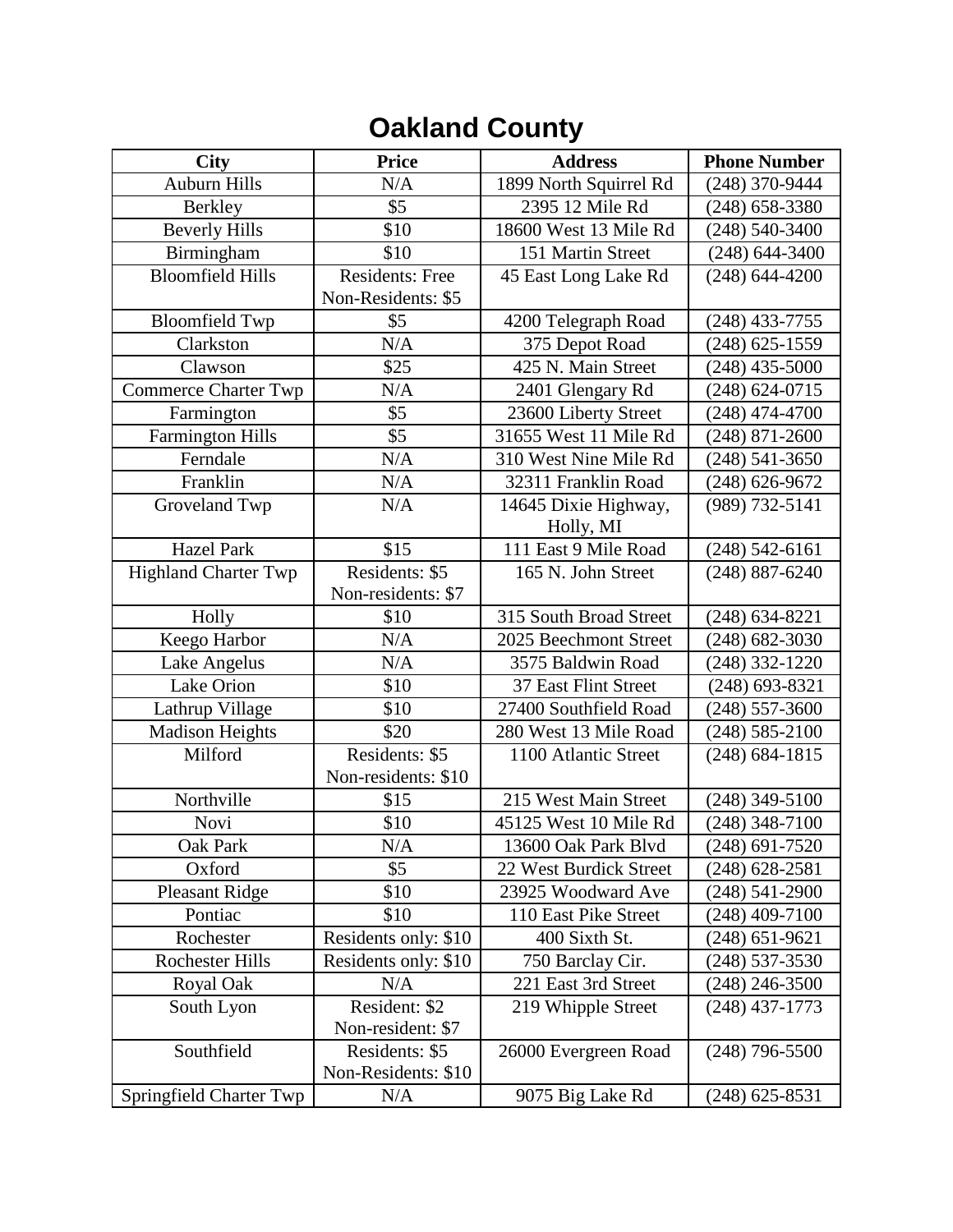| Sylvan Lake               | \$20               | 1820 Inverness Street    | $(248)$ 682-2104   |
|---------------------------|--------------------|--------------------------|--------------------|
| Troy                      | N/A                | 500 West Big Beaver      | (248) 524-3477     |
| <b>Walled Lake</b>        | \$15               | 1499 East West Maple     | $(248) 624 - 3111$ |
|                           |                    | Rd                       |                    |
| Waterford Charter Twp.    | \$20               | 5150 Civic Center Drive  | $(248)$ 674-0351   |
| West Bloomfield           | \$10               | 4530 Walnut Lake Road    | $(248)$ 975-9200   |
| Charter Twp               |                    |                          |                    |
| <b>White Lake Charter</b> | \$10               | 7525 Highland Road       | $(248)$ 698-4400   |
| Twp                       |                    |                          |                    |
| Wixom                     | Resident: \$5      | 49045 West Pontiac Trail | $(248) 624 - 6114$ |
|                           | Non-resident: \$10 |                          |                    |
| <b>Wolverine Lake</b>     | \$10               | 425 Glengary Road        | $(248)$ 624-1335   |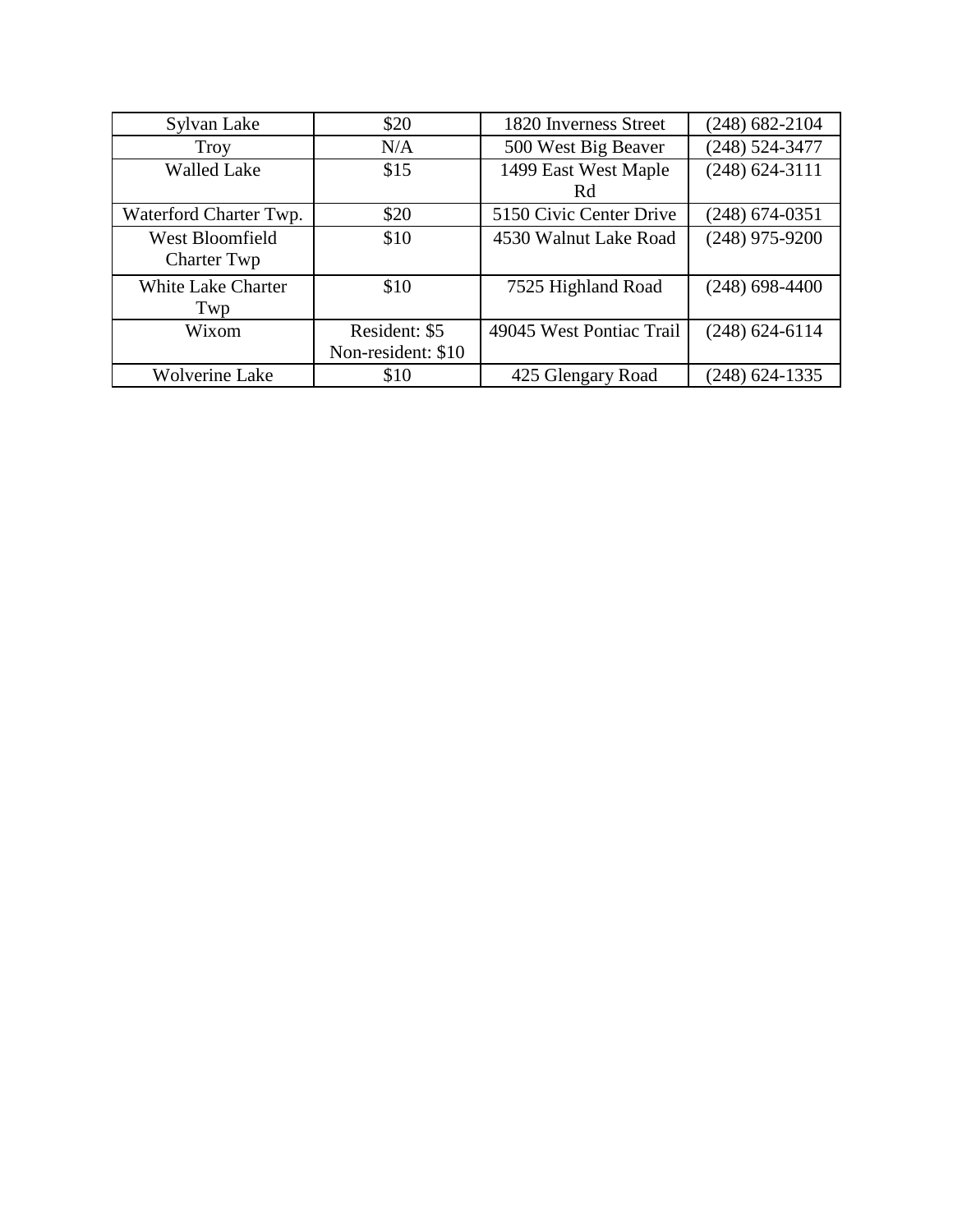## **WAYNE COUNTY**

| <b>City</b>                | <b>Price</b>                         | <b>Address</b>             | <b>Phone Number</b> |
|----------------------------|--------------------------------------|----------------------------|---------------------|
| <b>Allen Park</b>          | \$10                                 | 16850 Southfield Road      | $(313)$ 386-7800    |
| Belleville                 | \$7                                  | 6 Main Street              | $(734)$ 699-2710    |
|                            | Free for residents;                  |                            |                     |
| Dearborn Heights           | \$10 for non-                        | 25637 Michigan Ave         | $(313)$ 277-6770    |
|                            | residents. Must                      |                            |                     |
|                            | bring own tube.                      |                            |                     |
| Dearborn                   | N/A                                  | 16099 Michigan Ave         | $(313)$ 943-2240    |
| Detroit                    | N/A                                  | 1301 Third Street          | $(313) 596 - 2200$  |
| Ecorse                     | N/A                                  | 3869 West Jefferson        | $(313) 381 - 0900$  |
|                            |                                      | Ave                        |                     |
| <b>Flat Rock</b>           | \$10                                 | 25500 Gibraltar Road       | $(734) 782 - 2496$  |
| Garden City                | \$10                                 | 6000 Middlebelt Rd.        | $(734) 793 - 1700$  |
| Gibraltar                  | \$5 for residents                    | 29450 Munro St             | $(734) 676 - 1022$  |
| <b>Grosse Pointe</b>       | N/A                                  | 17145 Maumee Ave           | $(313) 886 - 3200$  |
| <b>Grosse Pointe Farms</b> | \$5 (Before 10am                     | 90 Kerby Road              | $(313) 885 - 2100$  |
|                            | only)                                |                            |                     |
| <b>Grosse Pointe Woods</b> | \$5                                  | 20025 Mack Plaza           | $(313)$ 343-2400    |
| Hamtramck                  | \$5                                  | 3401 Evaline Street        | $(313) 876 - 7800$  |
| Harper Woods               | \$10 residents; \$15                 | 19617 Harper Ave           | $(313)$ 343-2530    |
|                            | non-residents                        |                            |                     |
| <b>Highland Park</b>       | <b>Court Ordered</b>                 | 1677 Old Deerfield         | $(847)$ 432-7730    |
|                            | Only                                 |                            |                     |
| Inkster                    | \$10                                 | 27301 South River Park     | $(313) 563 - 9850$  |
|                            |                                      | Dr.                        |                     |
| <b>Lincoln Park</b>        | \$10                                 | 1427 Cleophus Parkway      | $(313)$ 381-1800    |
| Livonia                    | N/A                                  | 15050 Farmington Rd        | $(734)$ 466-2400    |
| Melvindale                 | \$5                                  | 3100 Oakwood               | $(313)$ 429-1070    |
| Northville                 | \$15<br>\$5                          | 215 West Main Street       | $(248)$ 349-5100    |
| Plymouth                   |                                      | 201 South Main Street      | $(734)$ 453-1234    |
| <b>River Rouge</b>         | \$10 non-residents,<br>\$5 residents | 10600 West Jefferson       | $(313) 842 - 8700$  |
| Riverview                  | \$10                                 | Ave<br>14100 Civic Park Dr | $(734)$ 281-4222    |
| Rockwood                   | \$5                                  | 32409 Fort Road            | (734) 379-5323      |
| Romulus                    | \$20                                 | 11165 Olive Street         | $(734)$ 941-8400    |
| Southgate                  | \$10                                 | 14710 Reaume Parkway       | (734) 258-3060      |
| Taylor                     | 23rd District Court                  | 23515 Goddard Road         | $(734)$ 287-6611    |
|                            | ordered only                         |                            |                     |
| Trenton                    | \$10                                 | 2872 West Jefferson        | $(734)$ 676-8377    |
|                            |                                      | Ave                        |                     |
| Wayne                      | \$15                                 | 33701 E. Michigan Ave      | $(734) 721 - 1414$  |
| Westland                   | \$15                                 | 36701 Ford Road            | (734) 722-9600      |
| Woodhaven                  | \$10 (residents                      | 21869 West Road            | $(734)$ 676-7337    |
|                            | only)                                |                            |                     |